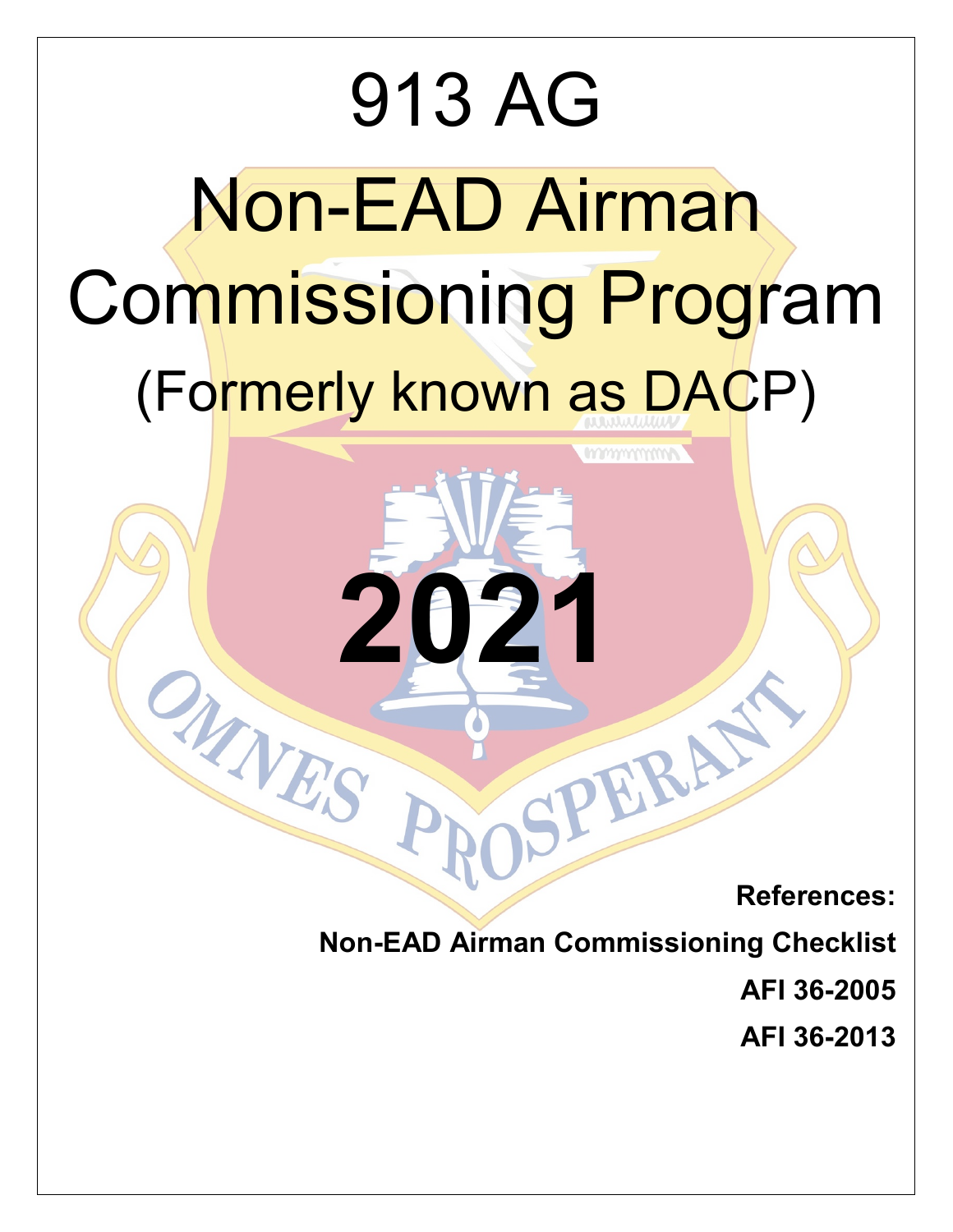#### **Determining Eligibility:**

Enlisted Air Force Reserve (AFR) Airmen who are currently participating with an AFR unit or assigned as an Individual Mobilization Augmentee (IMA), have an accredited Bachelor's degree, are under the age of 40 prior to graduating Officer Training School (OTS) (under age 30 prior to flight training for rated positions (does not apply to Remotely Piloted Aircraft (RPA) positions)), and desire an appointment as a line officer can apply through this program. This program was formerly known as the Deserving Airman Commissioning Program (DACP).

**Note:** Reserve health professions recruiters will assist enlisted members with information on AFR health professions commissioning programs and positions.

#### **Unit Assigned Positions**

Enlisted AFR members seeking appointment as a commissioned reserve officer must obtain written recommendation from their immediate supervisor, be tentatively selected, and endorsed by the commander in order to secure a Category A, unit assigned AFR officer position. The servicing Military Personnel Section (MPS) will identify the documents required, using the Non-EAD Airmen Commissioning checklist, and provide assistance with processing the application package. Once completed, the commissioning application will be forwarded for unit, Wing, and NAF commander (or equivalent) endorsement. Once NAF commander endorsement is obtained the commissioning package will be routed to Air Reserve Personnel Center via myPers to verify all commissioning requirements are met and a selection letter will be forwarded through myPers and emailed to the member. Three weeks prior to class date a Training Line Number (TLN) for OTS will be issued.

#### **Eligibility Criteria:**

- Be of high moral character and personal qualifications
- Be a United States (US) citizen
- Be medically qualified, or medically acceptable with waiver for an AF commission
- Be at least 18 years old
- Have a baccalaureate or higher degree
- Meet additional eligibility requirements prescribed under other sections of this instruction for the applicable commissioning program

#### **Commissioning Package Includes:**

- Non-EAD Airman Commissioning Program Checklist
- Member letter requesting commissioning
- Unit, Wing, and NAF Commander (or equivalent) endorsement
- Waiver (if applicable)
- Resume (based on PM requirements)
- AF Form 1288, Application for Ready Reserve Assignment
- RMVS printout showing vacant officer position (cannot be an SDI or RI position per AFI 36-2005 para. 1.5.1.5.1.4 and 1.5.1.5.1.5)
- MilPDS SURFs (REPSRF and GRBOTH)
- AF Form 24, Application for Appointment as Reserve of the Air Force or USAF without Component
- AF Form 56, Application for Training Leading to Commission in the United States Air Force
- Last 5 Enlisted Performance Reports (EPR) or (MFR if missing or no EPRs) (N/A for Non-Prior)
- AF Form 2030, USAF Drug and Alcohol Abuse Certificate (if applicable)
- Letter(s) of Recommendation
- Physical/Medical Documentation
- AFOQT Score printout
- Official Transcripts and Transcript Statement
- Officer Training Statement
- Participation Statement
- Dental Statement (if applicable, for braces only)
- DD Form 214, Certificate of Release or Discharge from Active Duty
- Fitness Report (N/A for Non-Prior)
- Official Photo (based on PM requirements)
- Retainability, verify member's ETS extends 6 months beyond projected class graduation date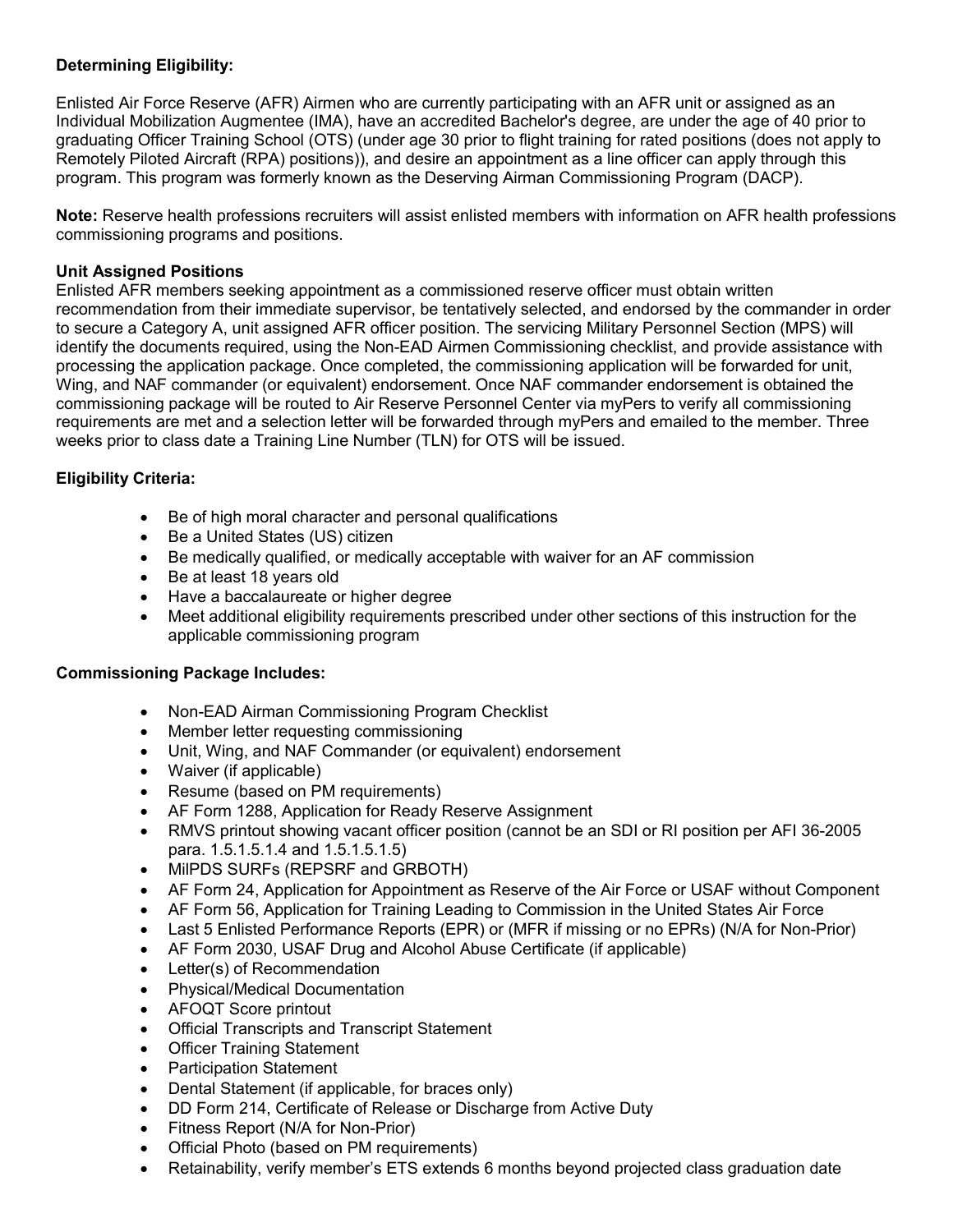### **913 Airlift Group 2021 Non-EAD Commissioning Program Timeline/Significant Dates**

**Jan-Apr 2021 UTA:**

- **AFOQT Testing Offered (must be in uniform)**
	- **MUST schedule in advance with Education Ctr. (501-987-3417)**
	- **If testing during drill weekend, contact TSgt Outlaw (501-987-4529) in advance**

**Jun 2021 UTA:**

• **PACKAGES SUBMITTED TO PROGRAM MANAGERS FOR INTIAL QUALITY REVIEW**

**Sept 2021 UTA:**

• **FINAL PACKAGE SUBMITTED TO PROGRAM MANAGERS AND READY FOR BOARD**

**Oct 2021 UTA:**

- **Board Convenes**
- **Time: TBD**
- **Location: TBD**
- **UOD: OCPs/Flight Suit**